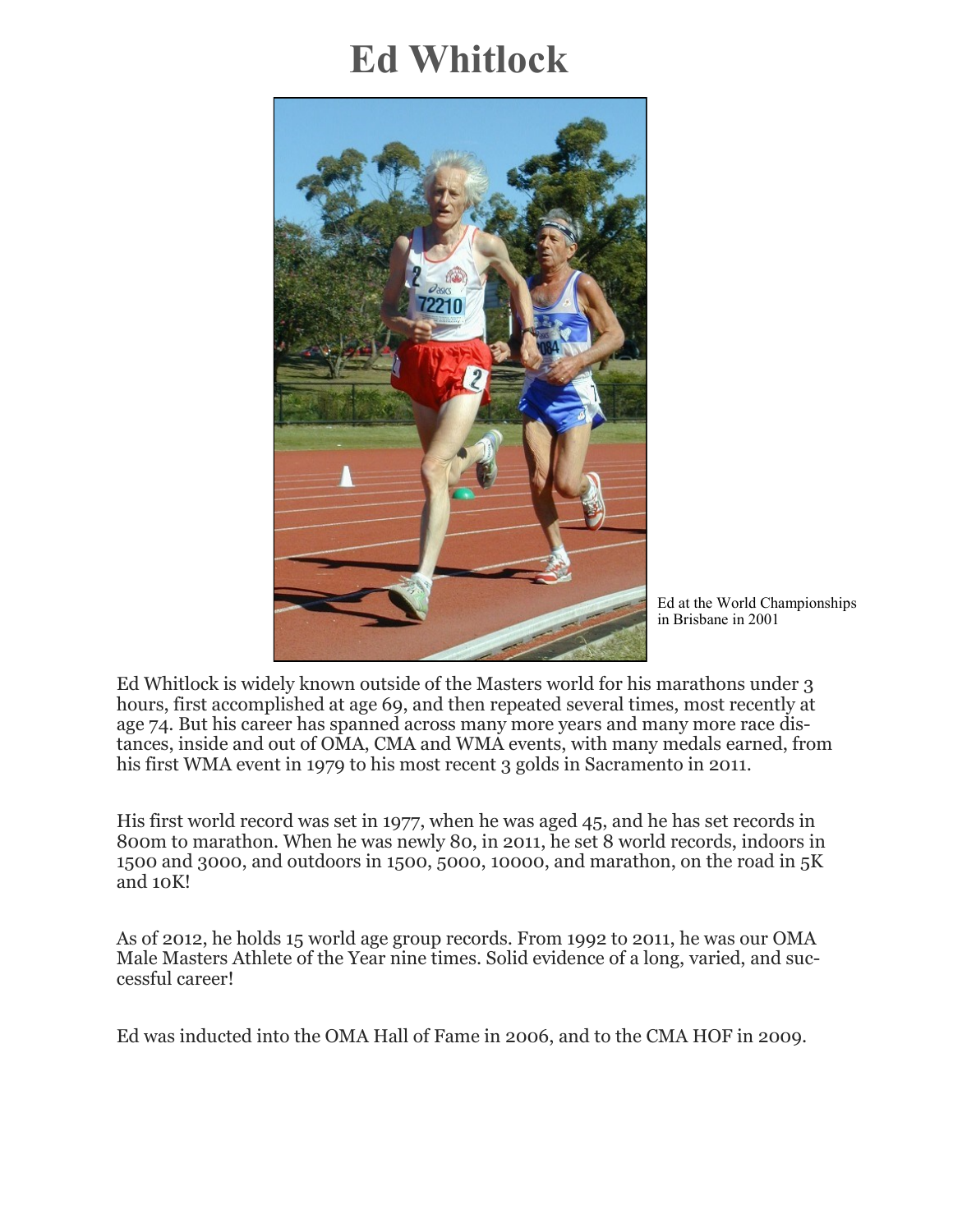# **Ed Whitlock's 54 Canadian Records**

#### **Outdoors**

#### 1500m

| M65          | 4:46.5   | Ed Whitlock                         | 66          | ON        | 6-Sep-1997           | Toronto, ON      | 94.72        |
|--------------|----------|-------------------------------------|-------------|-----------|----------------------|------------------|--------------|
| M70          | 5:07.90  | Ed Whitlock                         | 72          | <b>ON</b> | $3 - Aug-2003$       | Kitchener,<br>ON | 93.34        |
| M75          | 5:26.03  | Ed Whitlock                         | 76          | ON        | 3-Jun-2007           | London, ON       | 94.20        |
|              |          |                                     |             |           |                      |                  |              |
| Mile         |          |                                     |             |           |                      |                  |              |
| M75          | 5:41.80  | Ed Whitlock                         |             | 75        | <b>ON</b>            | 28-Jul-2006      | Windsor, ON  |
| 3000m        |          |                                     |             |           |                      |                  |              |
| M70          | 11:00.69 |                                     | Ed Whitlock | 73        | ON                   | 10-Jul-2004      | Oakville, ON |
| M75          | 11:10.43 |                                     | Ed Whitlock | 75        | $\overline{ON}$      | 25-Jul-2006      | Toronto, ON  |
| 5000m        |          |                                     |             |           |                      |                  |              |
| $\sqrt{100}$ | 47.00.55 | $\mathbf{F}$ of a state for a state |             | $\sim$    | $\sim$ $\sim$ $\sim$ | $\sqrt{2}$       | $T = 11.0$   |

| M60 | 17:33.55 | ' Whitlock<br>Ed   | 61 | ΟN | 12-Sep-1992 | ON<br>⊺oronto.       |
|-----|----------|--------------------|----|----|-------------|----------------------|
| M65 | 17:38.50 | <b>Ed Whitlock</b> | 66 | ON | i-Jun-1997  | ON<br>™oronto.       |
| M70 | 18:33.38 | Ed Whitlock        | 70 | ON | 7-Jul-2001  | AUS<br>Brisbane.     |
| M75 | 19:07.02 | l Whitlock<br>Ed   | 75 | ON | 23-Jul-2006 | <b>NB</b><br>Dieppe, |

# 10,000m

| M65 | 36:50.70 | Whitlock<br>ᄃᆏ<br>⊏u  | 66       | ΟN | -1997<br>16<br>, o-Auq-1′    | ON<br>oronto.    |
|-----|----------|-----------------------|----------|----|------------------------------|------------------|
| M70 | 38:04.13 | Whitlock<br>ᇊ<br>⊏u   | 70       | ΟN | 9-Jul-2001                   | AUS<br>Brisbane. |
| M75 | 39:25.16 | Whitlock<br>ี่~<br>⊏u | 75<br>ັບ | ΟN | 1-Jul-2006<br>ີາ<br>$\sim$ . | Dieppe, NB       |

#### **Indoors**

#### 1500m

| M70 | $\sim$<br>∩斥∙1つ<br>uJ.<br>. | Whitlock<br>_<br>۳ά<br>-~ | $\sim$      | ΟN | l-Feb-04<br>ີ<br>_              | ΟN<br>oronto. |
|-----|-----------------------------|---------------------------|-------------|----|---------------------------------|---------------|
| M75 | 5:20.04                     | Whitlock<br>۳ά            | --<br><br>ື | ОN | $\sim$<br><sup>→</sup> /-Feb-∪. | ΟN<br>oronto  |

3000m

| M60 | 10:05.3  | <b>Ed Whitlock</b> | 62 | ΟN | 05-Mar-94 | Toronto, ON |
|-----|----------|--------------------|----|----|-----------|-------------|
| M65 | 10:11.60 | <b>Ed Whitlock</b> | 65 | ΟN | 09-Mar-96 | Toronto. ON |
| M70 | 10:52.40 | <b>Ed Whitlock</b> | 73 | ΟN | 26-Feb-05 | Toronto, ON |
| M75 | 11:17.21 | <b>Ed Whitlock</b> | 75 | ΟN | 03-Mar-07 | Toronto, ON |

### 5000m

| -<br>$\mathbf{u}$<br>$\sim$<br>$\sim$<br>$\sim$<br>10.04<br>״<br>-<br>. .<br>. . |     |              |    |                                         |                    |
|----------------------------------------------------------------------------------|-----|--------------|----|-----------------------------------------|--------------------|
| <br>$\sim$<br>$\cdot$ $\circ$                                                    | M60 | w<br>hitlock | NΩ | -Mər<br>.<br>ıaı<br>−ວ∠<br>$\mathbf{u}$ | OΝ<br>oronto<br>or |

# **Road Racing**

M60